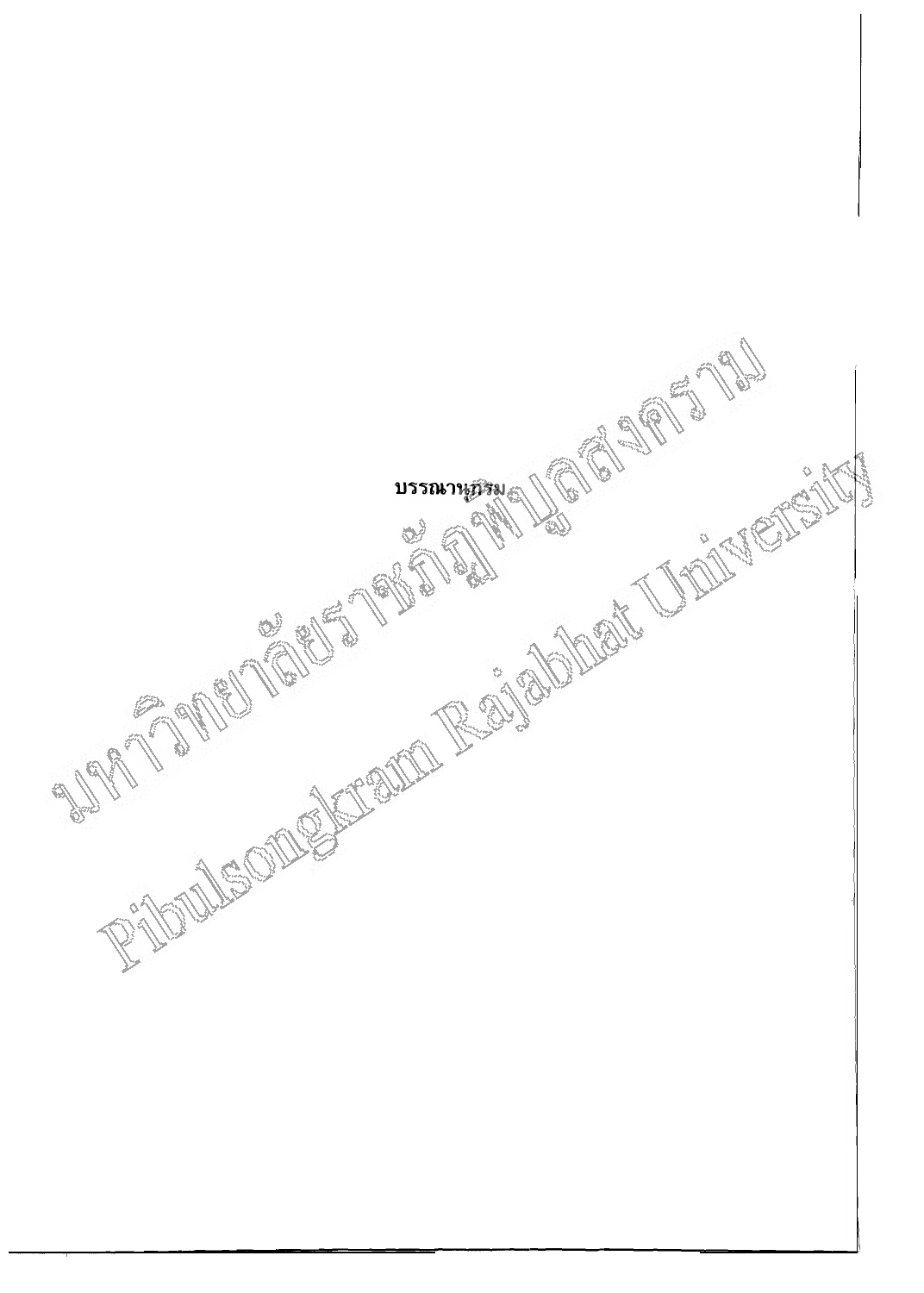## บรรณานุกรม

- ึกมลรัตน์ หล้าสุวงษ์. (2524). จิตวิทยาการศึกษา กรุงเทพมหานคร : คณะศึกษาศาสตร์ มหาวิทยาลัยศรีนครินทรวิโรฒ ประสานมิตร.
- วื่นรมย์และคณะ. (2547). การมุ่งเน้นลูกค้าและตลาด : สร้างองค์กรให้แตกต่าง กลฑลี อย่างเหนือชั้น. กรุงเทพมหานคร : บริษัทอินโนกราฟฟิกส์ จำ $A$ .
- ี จำรัส นวลนิ่ม. (2540). **การศึกษากับการพัฒนาประเทศ :แนวความคิดและวิธี**ปฏิบัติ. กรุงเทพมหานคร : โอ.เอส.พริ้นติ้งเฮ้าส์.
- ี เฉลิมศักดิ์ ชุปวา. (2541). แนวทางพัฒนาศักยภาพของบุคลากรช่ายงานที่อังสมุด ี **วิทยาลัยภูมิกาค.** วิทยานิพนธ์ปริญญามหาบัณฑิต มหาวิทยิงสัมมหาสารคาม.

TETER

ชนิดา รักษ์พลเมือง (2532). ก**ารศึกษาเพื่อพัฒนาประเ**ทศ ถูกงิ่งมห<sup>ู</sup>้นคร : สำนักพิมพ์อินเดียนสโตร์.

- nisi ที่ปะปาล. (2538). การศึกษากับการพัฒนาประเทศ. อรุงเทพมหานคร: อมรการพิมพ์.
- ธำรง นครรัตนชัย (2535). ความพิมพ์อไฮในการปฏิบัติงานของพนักงานธนาคาร **กสิกรไทย**์ภาค # จิทยานิพนธ์ปริญญามหาบัณฑิต มหาวิทัยงุลัยมห้าสารคาม. นภดล เวชสวรรภ์ (2538) ปุคลึกภาพสู่ความเป็นผู้นำ กิรมูทุพมหานักร : บริษัท

เสชาอิน.ครับ จำกัด.

ษัญชม คิริสะอาศ. (2535). การวิจัยเบื้องต้น กิรุ่งเช่นมหานคร: สิวิริยาสาส์น. บุ๊นนาสโกลีบจำปา (2541). ศักยภาพของชองชั่วราชการป่าไม้ในการส่งเสริมและ พัฒนาการอนุรักษ์ทรัพยิ่งกิ่งป่าไม้แก่ชุมชน : ศึกษาเฉพาะกรณีเขต ภาคเหนือ. วิทยุงนิพนธ์บัริญญามหาบัณฑิต มหาวิทยาลัยนเรศวร. เผชิญ กิจระการ (2632) ได้วักมพึงพอใ**จในการทำงานของนักเทคโนโลยี่ทางการศึกษา** ์ และอุโมริกันในระดับอุดมศึกษา" . กรุงเทพมหานคร : จุลสารวิจัยและ

ประไมินผล.

มื่องพรรณ จันทร์โอชา. (2544). ความพึงพอใจในการปฏิบัติงานของพนักงานธนาคาร : กรณีศึกษาธนาคารกรุงเทพ จำกัด (มหาชน) ในจังหวัดพิษณุโลก. วิทยานิพนธ์ ปริญญามหาบัณฑิต สถาบันราชภัฏพิบูลสงคราม.

ม่วงงาม. (2539)<mark>. ศักยภาพของชุมชน : กรณีการจัดตั้งหมู่บ้านปลอดภัย</mark> เพชรน้อย จังหวัดสุพรรณบุรี. วิทยานิพนธ์ปริญญามหาบัณฑิต สถาบันบัณฑิตพัฒน-บริหารศาสตร์.